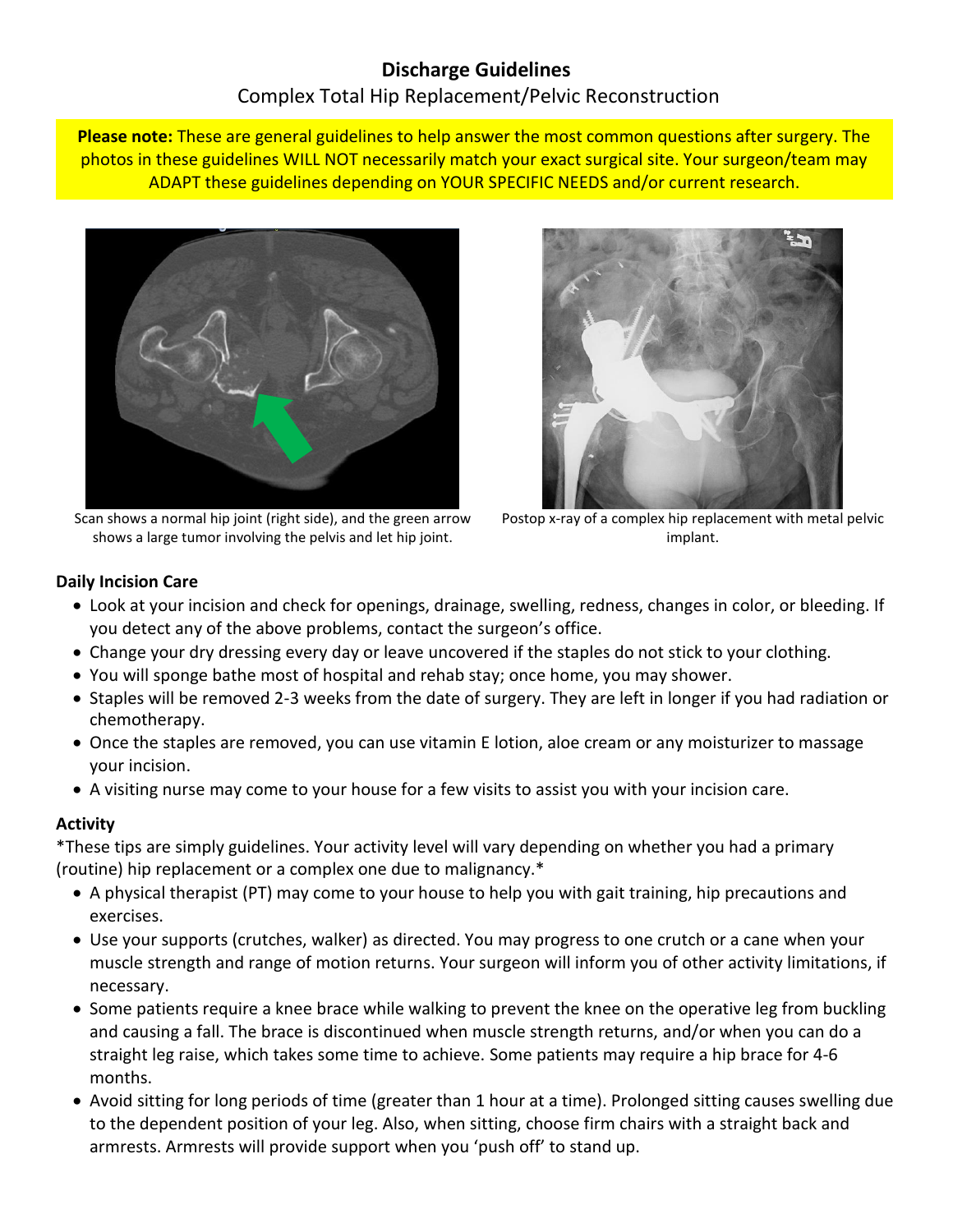- It is recommended that you find time to lie down flat for at least one hour in the morning, afternoon and evening to rest your hip and help relieve some of the discomfort caused by being up and moving.
- Pace yourself. Avoid prolonged walking, standing or stair climbing for the first month. Too much daily activity and exercise will cause pain, swelling and stiffness.
- Avoid activities (recreation and work) that involve jumping, bending or twisting the hip too far. Avoid bending the hip at an angle greater than 90 degrees. Do not cross the operated leg over your other leg and do not turn your operated leg inward (pigeon-toed) while standing. These hip precautions will help you prevent dislocation of the hip joint.
- Take precautions to avoid falling. Wear low, non-skid sole shoes. Watch out for electrical cords, wet or uneven floors, floor mats/rugs that may slide. Use night-lights to keep rooms lit, especially if you get up during the night to use the bathroom.
- Avoid lifting heavy objects. Lift max of 5 lbs. initially; gradually increase to no more than 20-40 lbs. at a time.
- Return to driving varies by patient and which leg was operated on. Patients with surgery on their right hip may take longer to get back to driving. You MUST be off narcotics. It is always best to resume driving after discussion with your surgeon.

### **Diet**

- Your appetite may be less than normal after surgery.
- Incorporate proteins and plenty of fluids into your diet, both will help in the healing process.
- If you are taking narcotics, you should take some type of laxative to prevent opioid-induced constipation.
- It is very important to maintain a normal body weight after a hip replacement surgery. Excess weight will only stress your hip.

## **Medication**

- Continue to take your regular medications.
- If necessary, take prescribed pain medication (narcotics) as directed.
- DO NOT drink alcohol or drive while taking narcotic pain medication.
- If you are taking narcotics, you should take some type of laxative to prevent opioid-induced constipation.
- You most likely will be discharged on a blood thinner to prevent clots, usually Lovenox (subcutaneous injection) for 2-4 weeks (no blood tests are necessary). Newer, direct oral anti-coagulation medications may be prescribed, or continued if you came to the hospital already taking these types of medications (Eliquis, Plavix, Pradaxa, Xarelto).
- You may be advised to take just an aspirin daily to prevent blood clots.
- If you are on Coumadin, you will resume this for your anti-coagulation regimen. Blood tests are necessary for Coumadin; the INR range needs to be between 1.5 and 2.0.

### **Pain**

- Your surgical team understands that you will experience different levels and types of pain following your surgery. You will be prescribed a narcotic, if you wish. Some patients decline a narcotic due to the current opioid crisis and request milder pain medications (tramadol), and/or just take Tylenol alternating with anti-inflammatory medications (Advil, Motrin, Aleve), if tolerated. When we prescribe narcotics, we must do so per current state and federal regulations, which includes a narcotic contract.
- Because of the current focus on opioid addiction, we recommend a multitude of cognitive behavioral techniques, such as imagery, mindfulness, psychotherapy, deep breathing exercises, virtual reality for distraction, journaling, video games, TENS unit (muscle stimulators that can be used at home) and all other integrative care therapies (physical therapy, acupuncture, chiropractic, massage, lymphedema treatment, reiki).

## **Common Problems**

• It is normal to feel tired after you are discharged.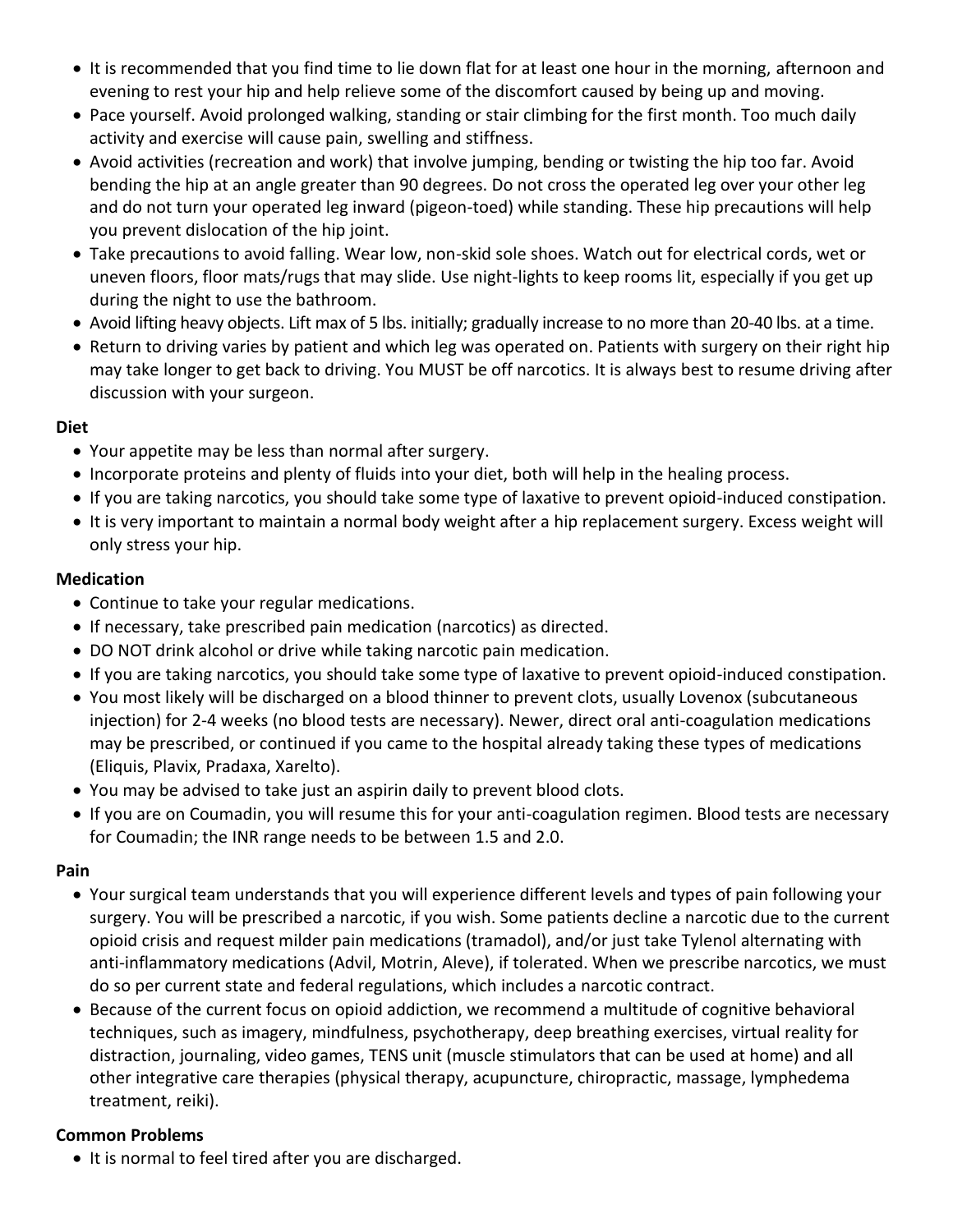- If you experience pain and/or swelling, try elevating the site for relief or apply ice use caution not to leave on more than 20 minutes to prevent frost burn.
- If you develop a firm lump in the incisional area, and your overlying skin looks black and blue, you may have developed a postoperative hematoma (blood collection at the operative site where the mass was removed). Notify your surgeon's office.
- Your leg may seem heavy after surgery. This is due to your muscle weakness. Your strength and ability to control your leg will increase over time.
- You may experience numbness at your incision site. This is normal and usually decreases in time.
- If you have had chemotherapy and are experiencing anything unusual that could be a sign of infection such as a high temperature, cough, sore throat, mouth sores, skin rashes, chills or sweating, call your oncologist or nurse practitioner IMMEDIATELY. Chemotherapy can weaken your immune system for a period of time, so any of these symptoms could become dangerous if they are not treated quickly.
- If you have had radiation therapy, the area of skin treated (radiation field) may feel dry, hard and itchy. The skin in this area may also darken and/or peel. These symptoms should lessen within a few weeks of stopping radiation treatments. Do not scrub or use soap on the affected area. Avoid exposing the treated area to direct sunlight. When going outdoors, be sure to use a sunscreen with the highest UV protection. These precautions will help your skin heal more quickly.
- Lymphedema might be an issue for you. Lymphedema is chronic swelling caused by a build-up of fluid that occurs when the lymphatic system is faulty or damaged. Tumor resection, especially following radiation, can cause lymphedema. Please refer to our patient guide: *Lymphedema – What you Need to Know* (www.massgeneral.org/ortho-oncology/lymphedma).
- For constipation (not being able to move your bowels), drink plenty of water and non-carbonated fluids, and eat foods that are high in fiber (e.g. bran, prunes, fruit, whole wheat breads). There are numerous over-the-counter medications available to help relieve constipation such as Dulcolax, Magnesium Citrate, or Miralax. Ask your local pharmacist to assist you in finding one that is right for you.
- If you smoked cigarettes before the surgery, DO NOT START SMOKING AGAIN! Smoking (the nicotine) causes constriction of blood vessels preventing adequate blood flow to the operative area and can delay healing. If you need assistance with this, please contact the MGH Quit Smoking Service at 617-726-7443.

### **Returning to Work**

- The length of disability following surgery varies depending on the type of work you do. You may return to a sedentary type job much earlier than you would return to a job requiring physical labor.
- You should give yourself 3-6 months to recover before thinking about going back to work, unless you can work from home. Everyone responds differently, but most require this time for extensive physical therapy.
- In general, we recommend patients refrain from contact sports, lifting or pushing heavy objects, and no excessive bending and prolonged sitting, standing, walking, and climbing until healed and strength has returned.
- Disability forms will be completed at your preoperative visit or as soon as they arrive at our office. All patient portions of the form MUST BE completed and signed by you the patient.
- Handicap placard applications will be completed if necessary. Forms can be obtained by the Registry of Motor Vehicles and then mailed to our office.

### **Preventing Infection**

- Prior to any dental work, you must take an antibiotic to protect against infection. We will give you a letter, which can be passed on to other doctors specifying which antibiotics are needed.
- Call your primary care physician if you think you have an infection (sinus, urinary tract, respiratory, cellulitis of the skin) so that he/she can determine whether you need antibiotic treatment. If you have had chemotherapy and suspect an infection, call your oncologist.